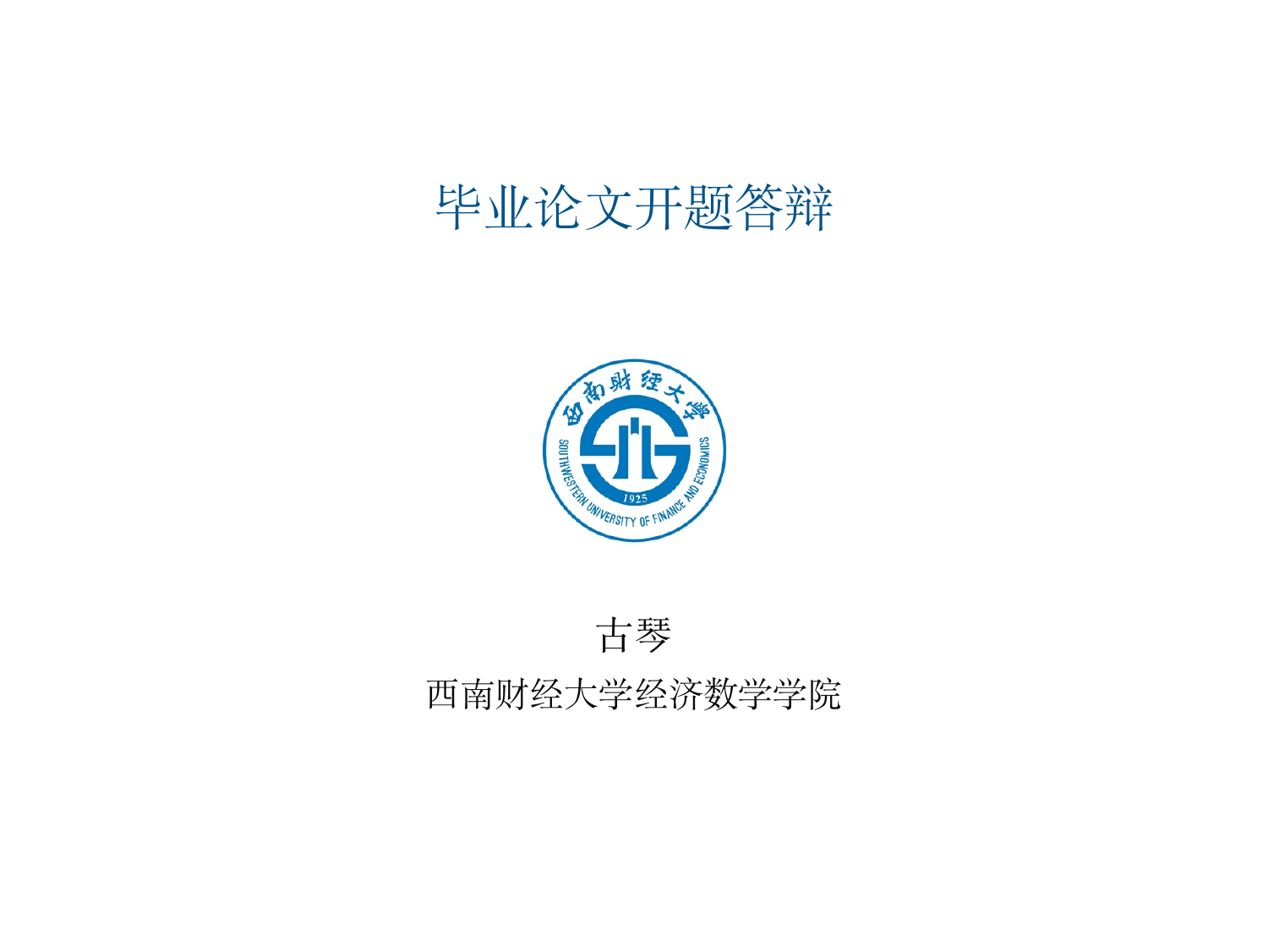

- 2. [数学类](#page-7-0)
- 3. [时间安排](#page-9-0)
- 4. [参考文献](#page-11-0)

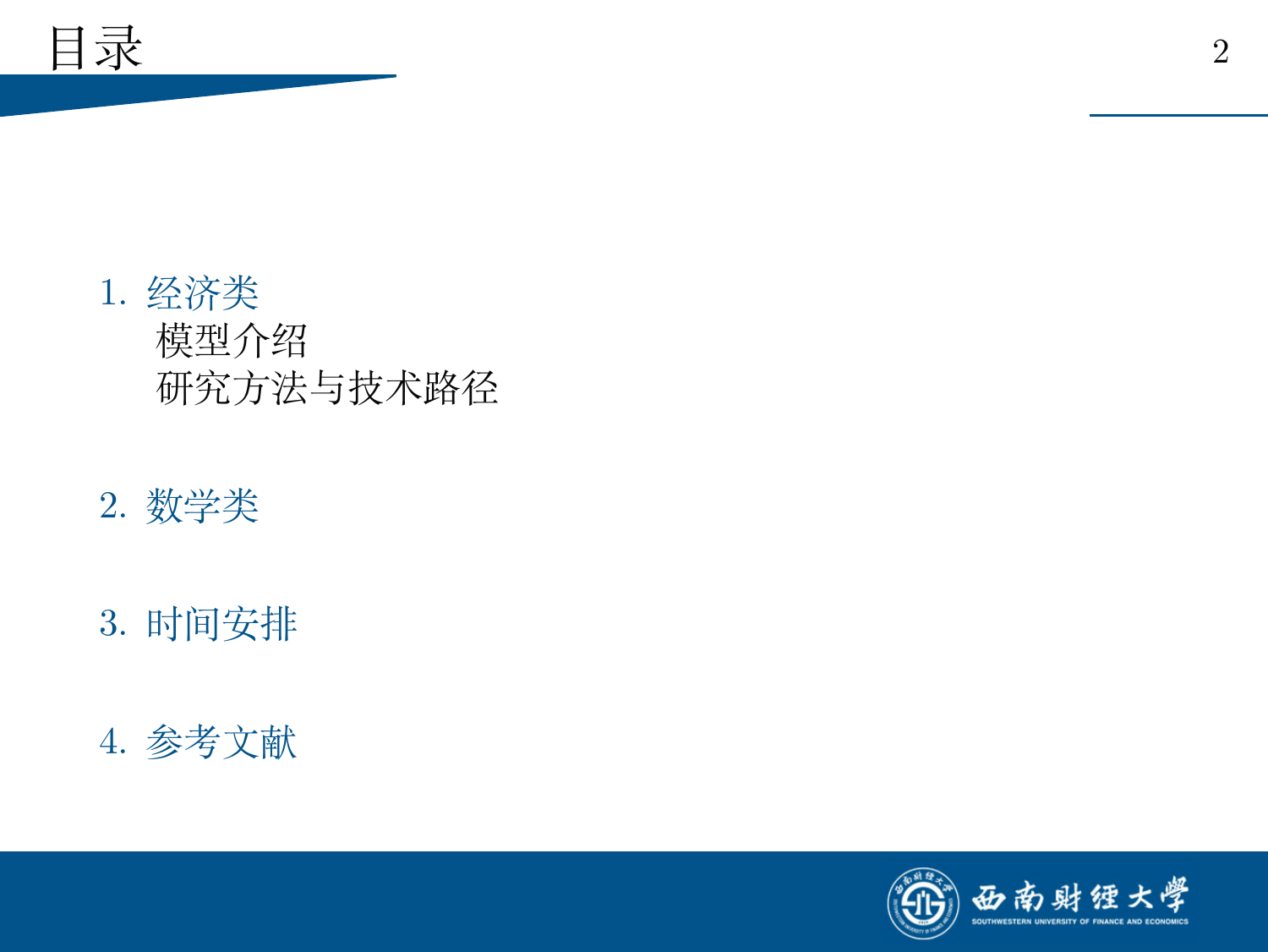<span id="page-2-0"></span>

# 2. [数学类](#page-7-0)

- 3. [时间安排](#page-9-0)
- 4. [参考文献](#page-11-0)

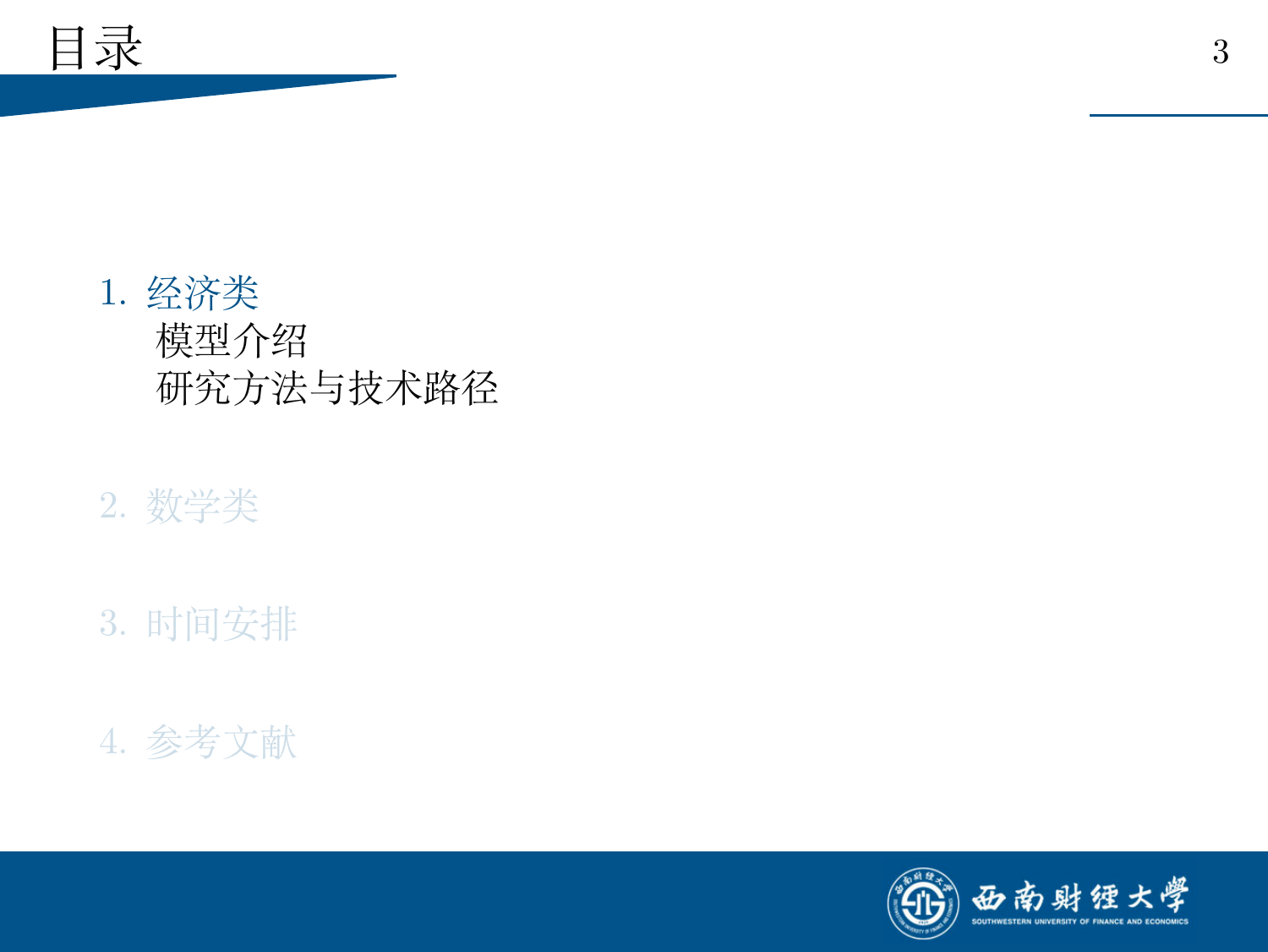

- ▶ 你可以在这里列出
- ▶ 带有列表的点
- ▶ 并且插入说明图片



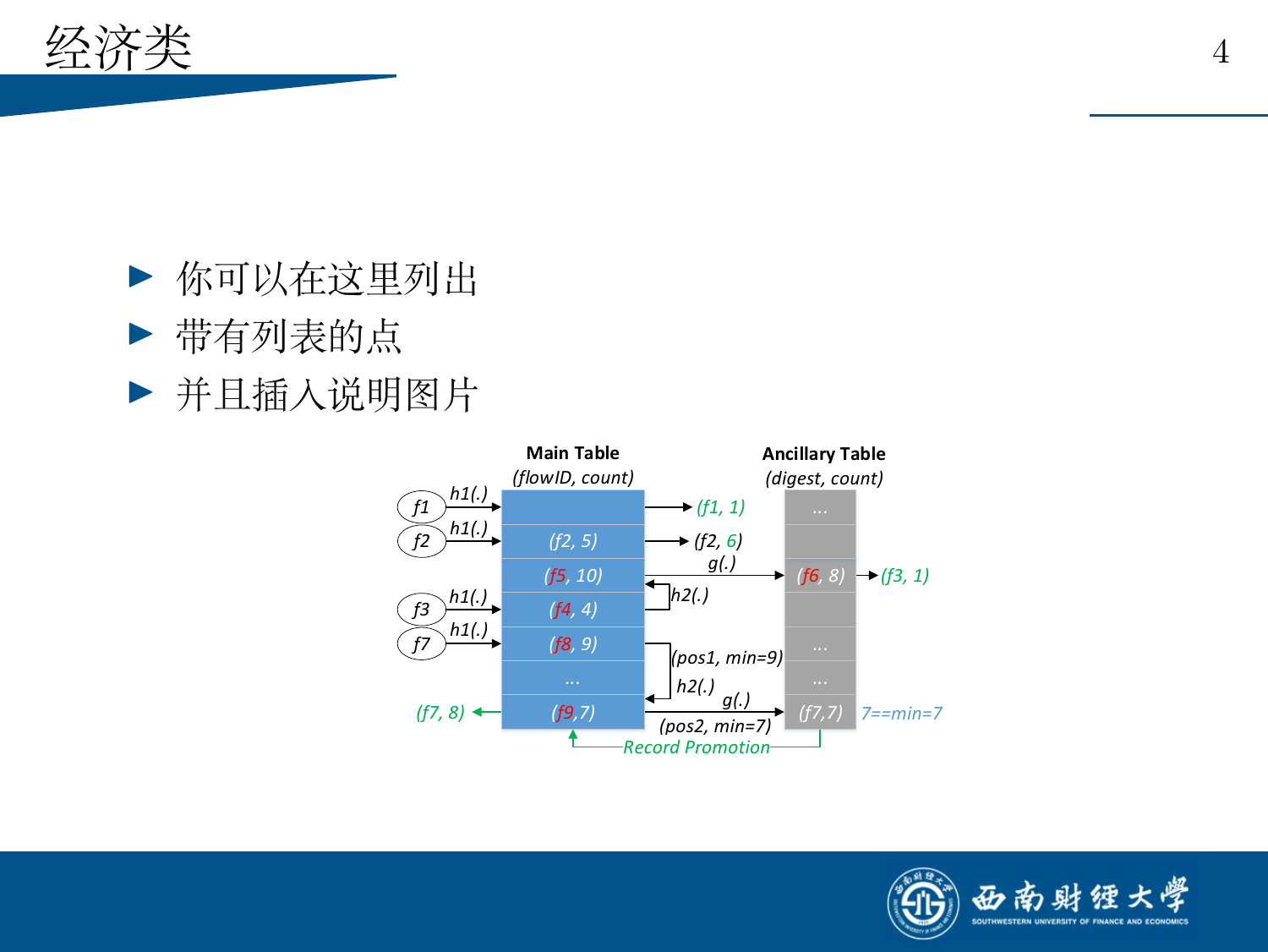<span id="page-4-0"></span>

- 1. 你可以在这里列出
- 2. 带有列表的点
- 3. 并且插入说明图片



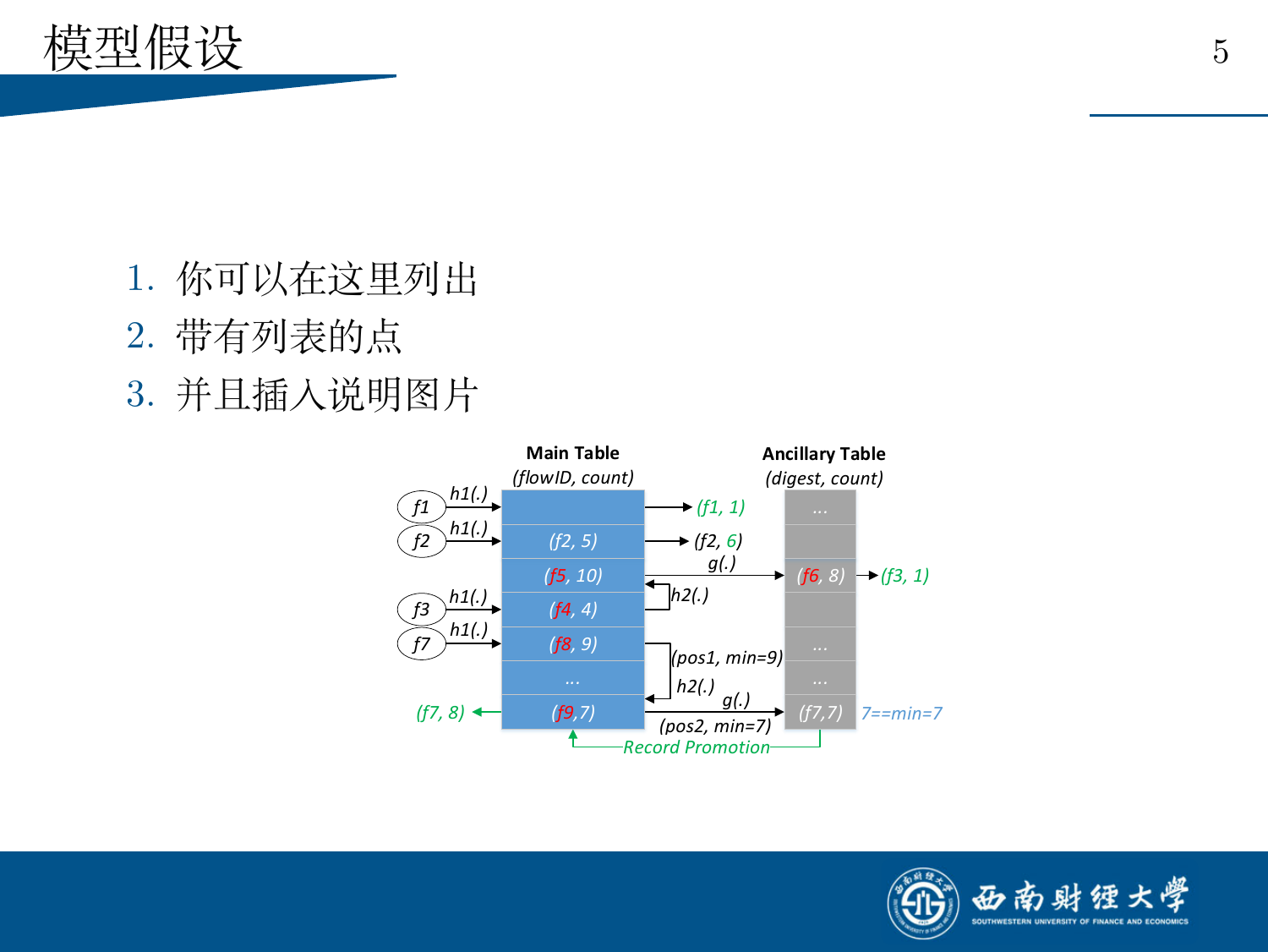

- ▶ 你可以在这里列出
- ▶ 带有列表的点
- ▶ 并且插入公式

$$
f(K, L) = AK^{\alpha}L^{1-\alpha}
$$

▶ 或者插入说明图片



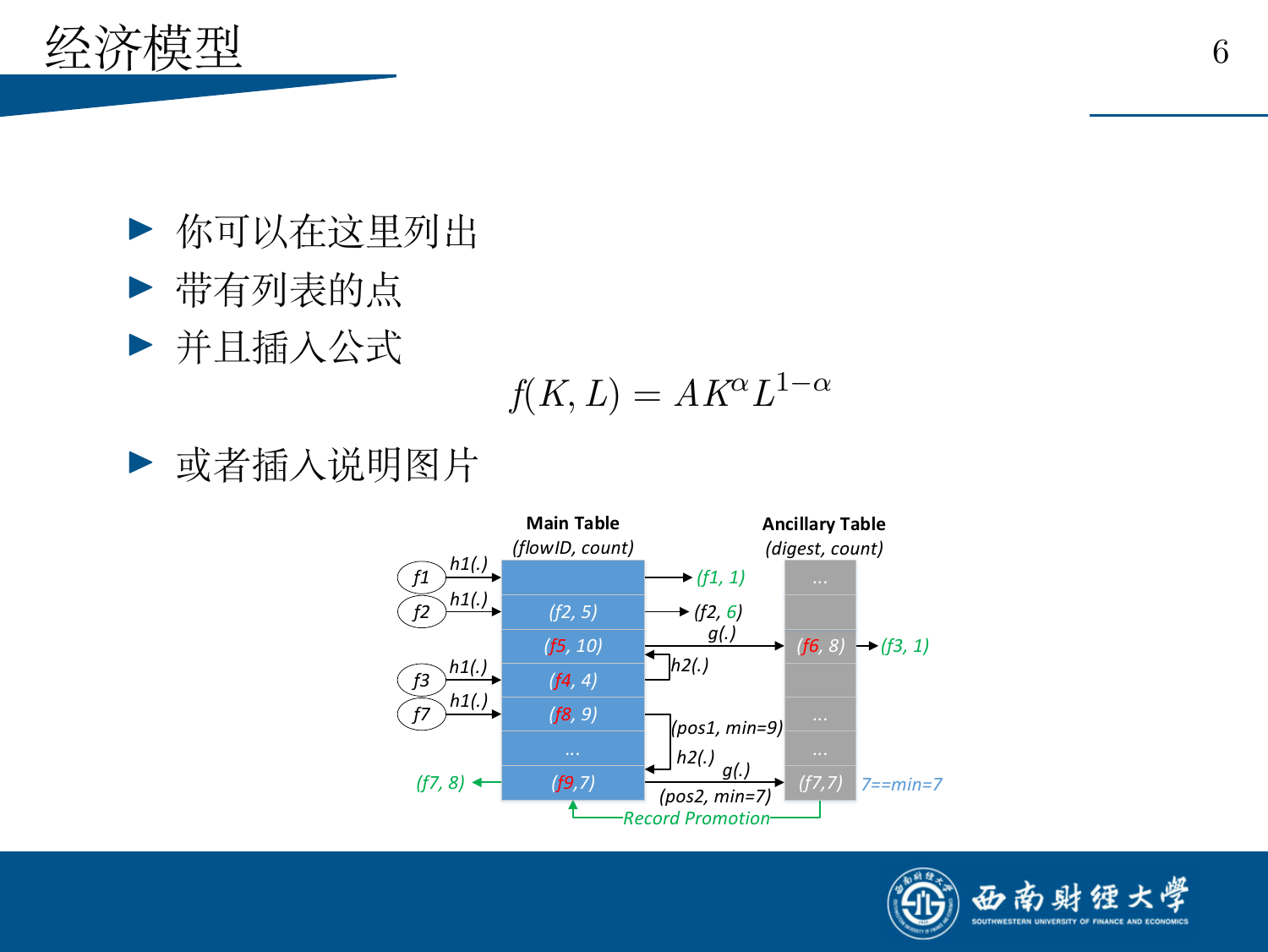<span id="page-6-0"></span>

- ▶ 你可以在这里列出
- ▶ 带有列表的点
- ▶ 并且插入说明图片



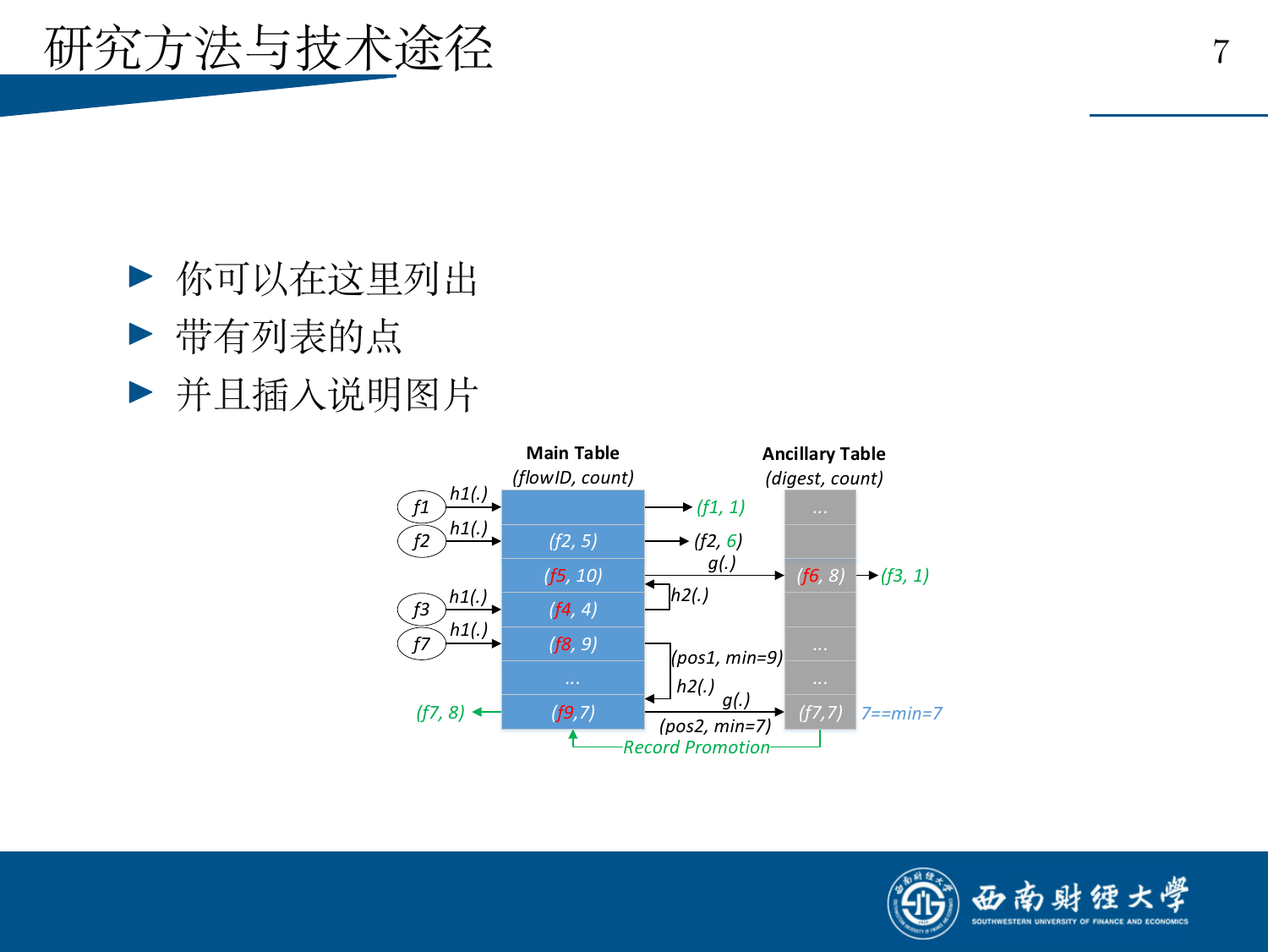<span id="page-7-0"></span>

# 2. [数学类](#page-7-0)

# 3. [时间安排](#page-9-0)

# 4. [参考文献](#page-11-0)

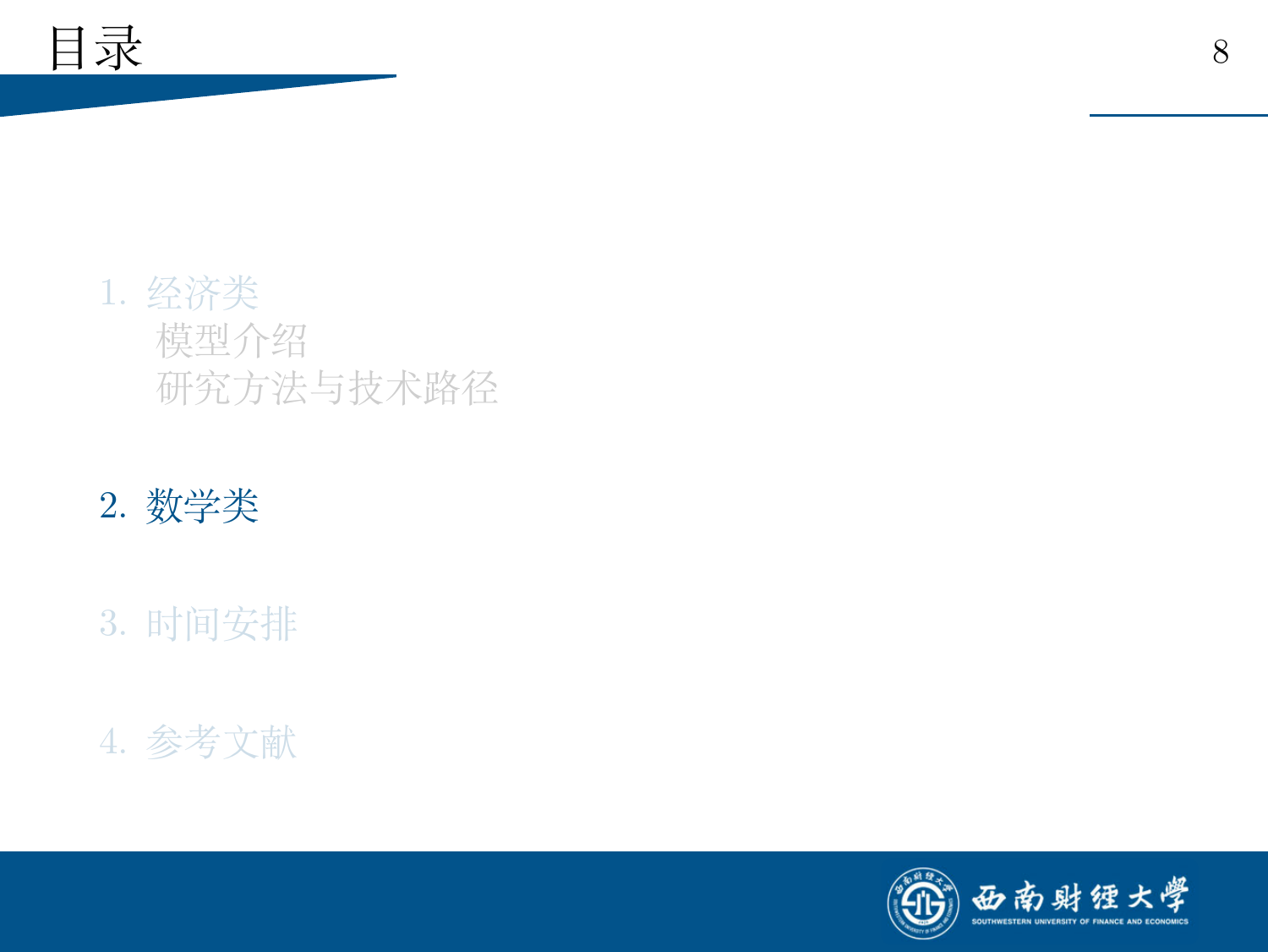

$$
x^2 + y^2 = 1
$$

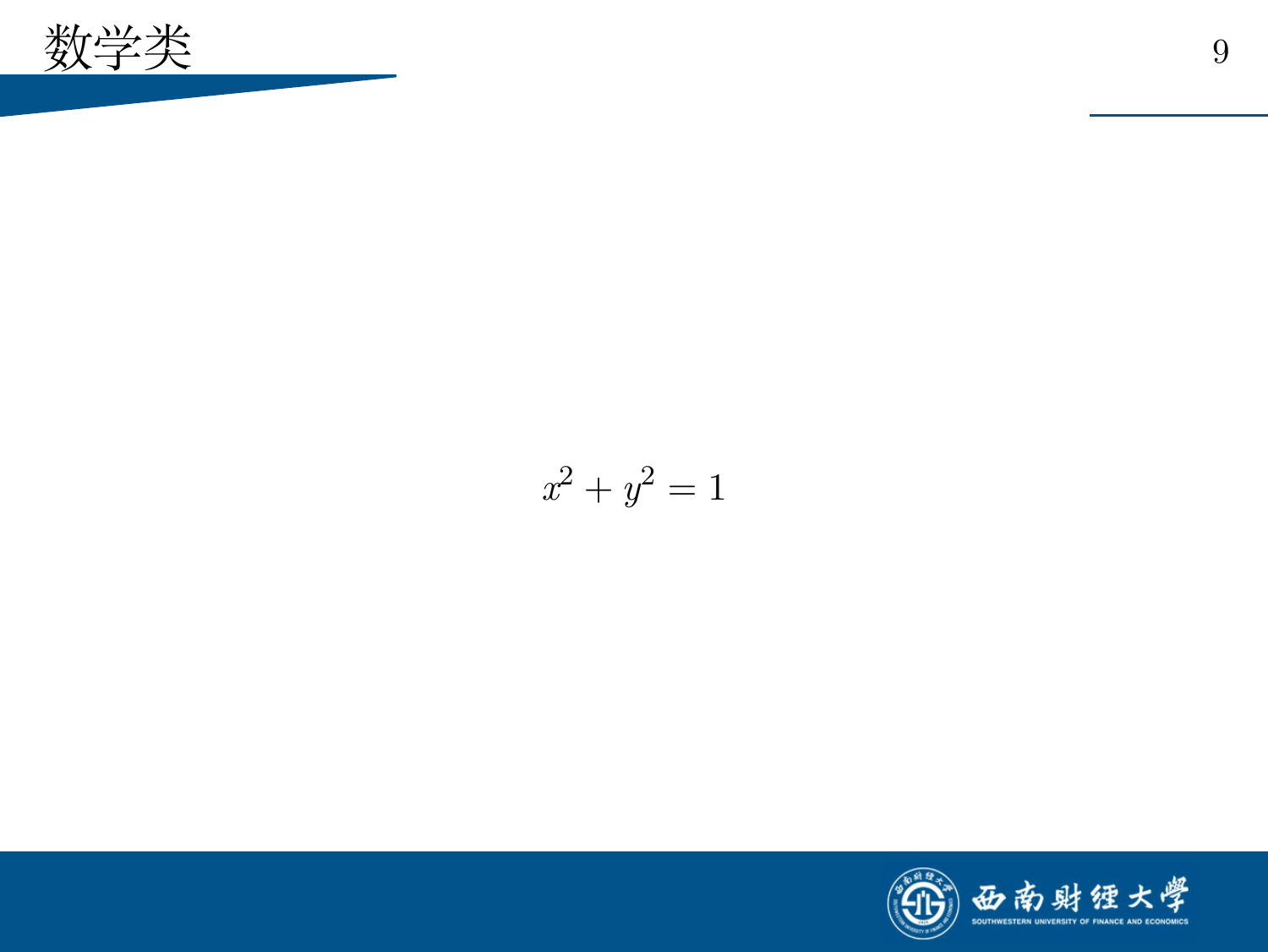<span id="page-9-0"></span>

# 2. [数学类](#page-7-0)

# 3. [时间安排](#page-9-0)

# 4. [参考文献](#page-11-0)

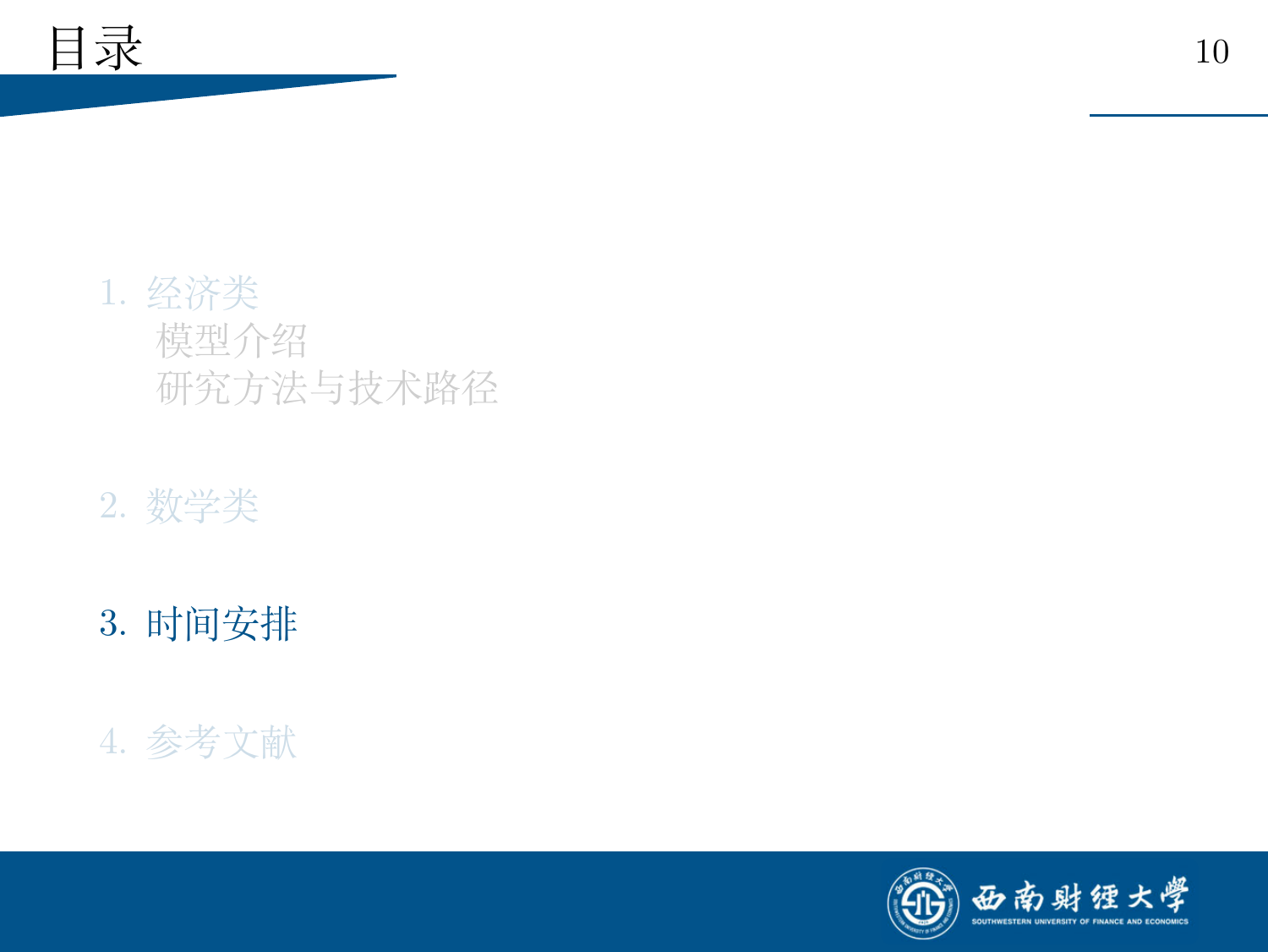- ▶ 2021.11.30 前完成两篇开题报告
- ▶ 2021.12 完成经济类论文的数学推导
- ▶ 2022.1 完成经济类论文数值模拟并撰写初稿
- ▶ 2022.1-2022.2 完成数学类论文的数学推导
- ▶ 2022.3 完成数学类论文的数值模拟并撰写初稿
- ▶ 2022.4-2022.5 进行论文答辩

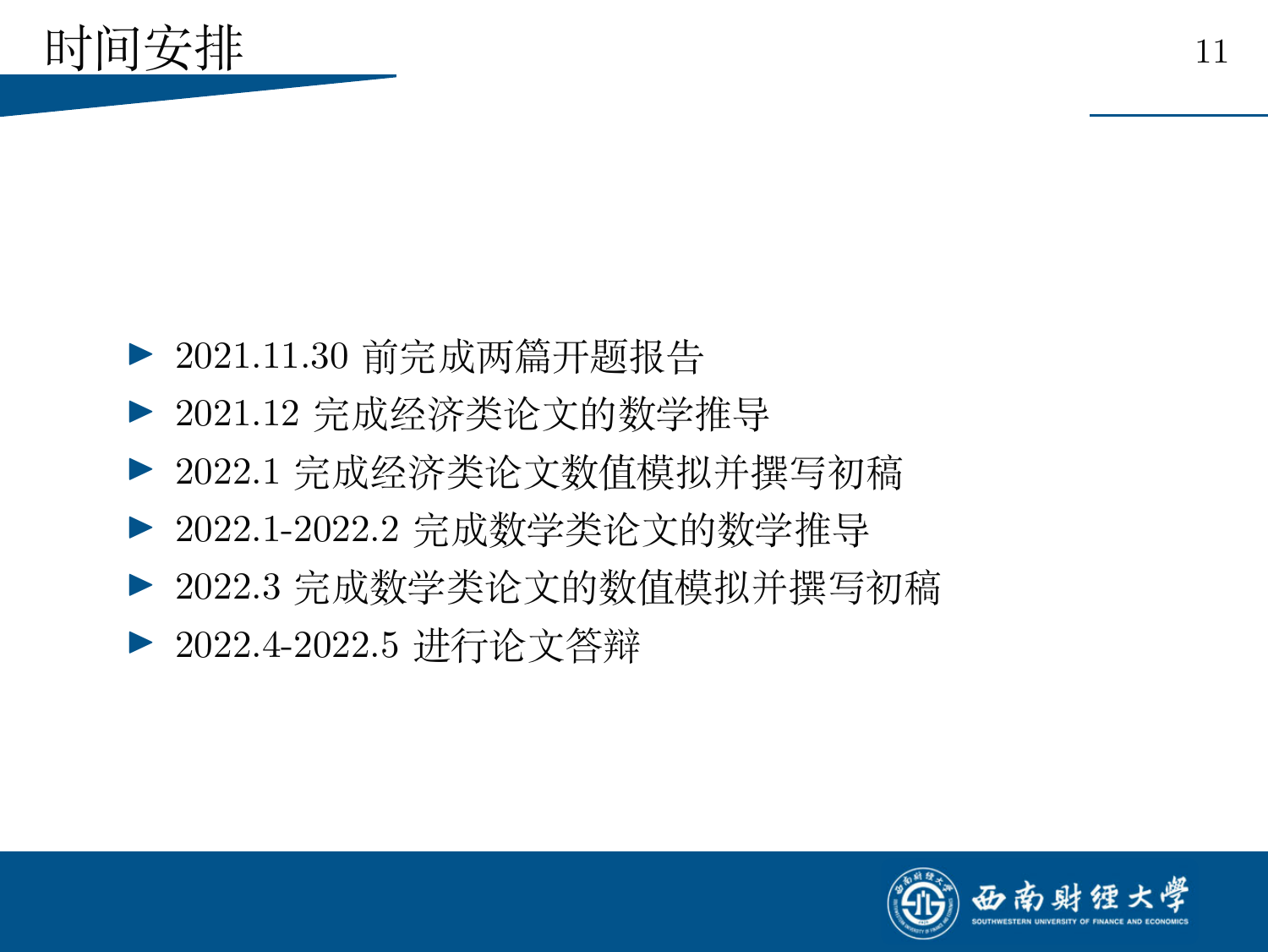<span id="page-11-0"></span>

# 2. [数学类](#page-7-0)

# 3. [时间安排](#page-9-0)

# 4. [参考文献](#page-11-0)

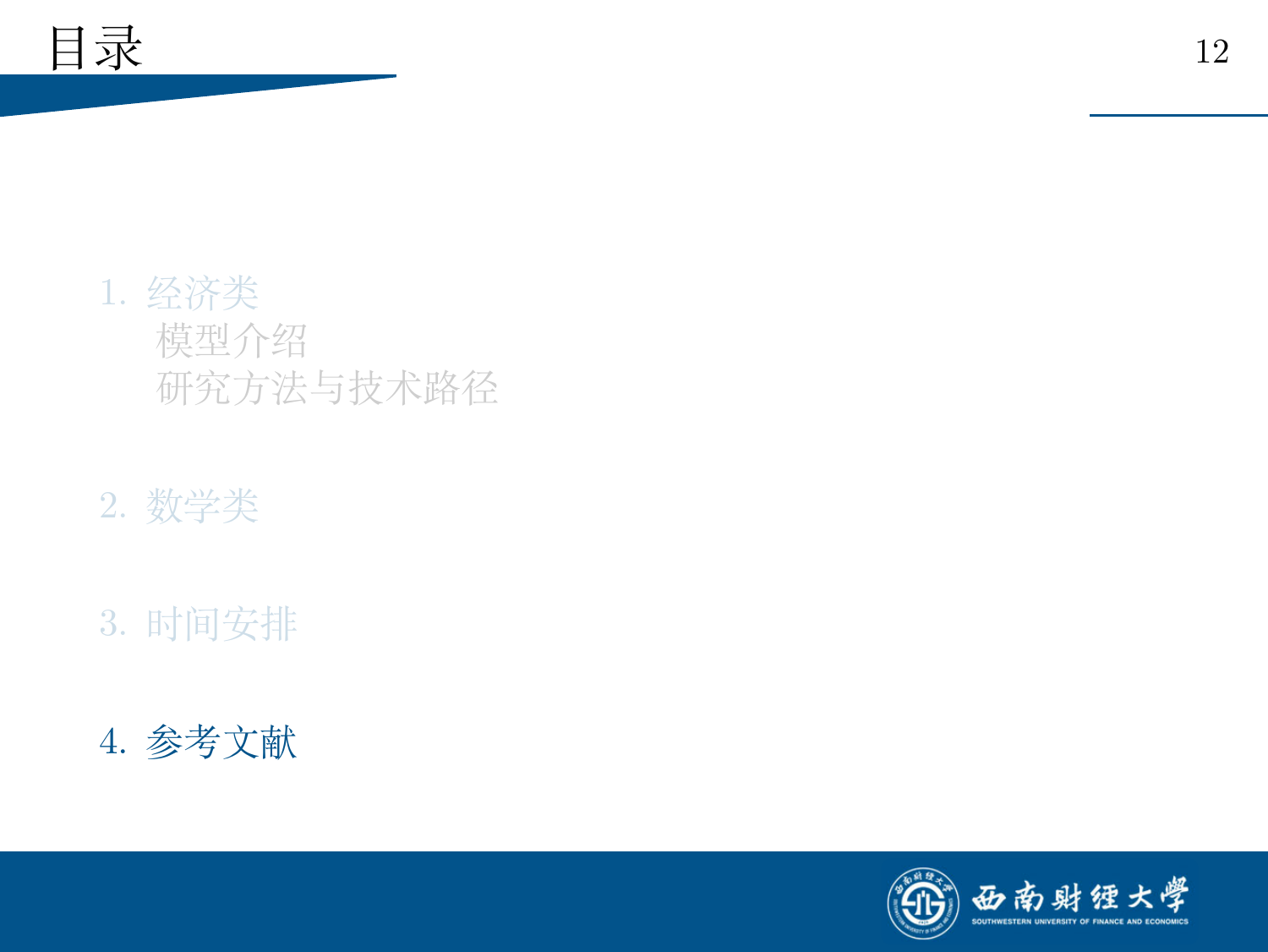

# [1] Faruk Gul and Wolfgang Pesendorfer. The case for mindless economics. *The foundations of positive and normative economics: A handbook*, 1:3–42, 2008.

[2] Paul A Samuelson. *Economics*. 2021.